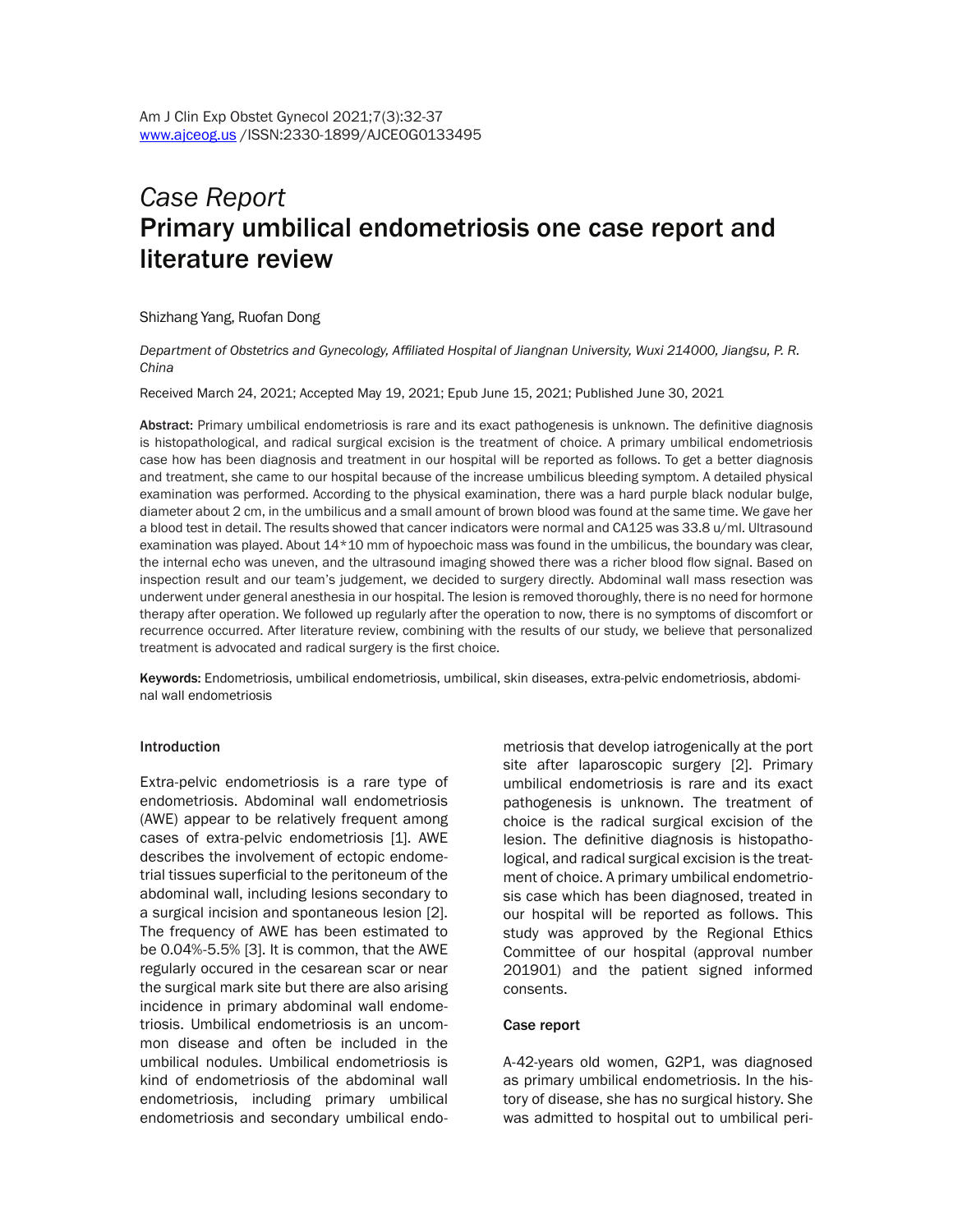

Figure 1. Umbilical endometrioma: brownish nodules in umbilical region. Original magnification.

odic bleeding half a year, accompanied mild pain when menstrual. Bleeding amount was less. The colour sometimes was red, sometimes was brown, but after menstrual the symptoms were disappeared, repeatedly and periodic. In the September, 2018, she accepted abdominal wall ultrasound examination at a low-grade hospital. A tubercle 19\*15\*15 mm was found in the umbilicus (Figure  $1$ ). The tubercle was hypoechoic and the boundary was clear, spiny. Blood flow signal has not been fined in the tubercle by ultrasound examination. Irregular small dark areas can be seen and posterior echo attenuation in the lesions considering the possibility of endometriosis. After all medical inspection, she has not accepted any invasive treatment or taking any oral contraceptive pill. To get a better diagnosis and treatment, she came to our hospital because of the increase umbilicus bleeding symptom. A detailed physical examination was performed. According to the physical examination, there was a hard purple black nodular bulge, diameter about 2 cm, in the umbilicus and a small amount of brown blood was found at the same time. She felt light tenderness when we touched the nodule. We gave her a blood test in detail. The results showed that cancer indicators were normal and CA125 was 33.8 u/ml. Ultrasound is often the preferred imaging examination in endometriosis disease as for it's cheap, accurate and convenient characteristics. For accurate diagnosis, the ultrasound examination was replayed. About 14\*10 mm of hypoechoic mass was found in the umbilicus, the boundary was clear, the internal echo was uneven, and the

ultrasound imaging showed there was a richer blood flow signal. After a preliminary judgement, the focus extent limited in 2 cm unaccumulated muscularis and peritoneum. Based on inspection result and our team's judgement, we decided to direct surgery. Abdominal wall mass resection was underwent under general anesthesia in our hospital, in December 2018. Postoperative pathology suggested that endometrial glands and stroma were found in fibrous tissue, which were consistent with endometriosis. The lesion is removed thoroughly, there is no need for hormone therapy after operation. We followed up regularly after the operation to now, there is no symptoms of discomfort or recurrence occurred.

## **Discussion**

Extra-pelvic endometriosis is a rare type of endometriosis, which occurs in a distant site from gynecological organs such as abdominal wall endometriosis. It can compromise multiple organs. Abdominal wall endometriosis (Abdominal Wall Endometriosis, AWE) is an endometriosis between the wall peritoneum and the skin. It is common, that the AWE regularly occurred in the cesarean scar or near the surgical mark site but there are also arising incidence in primary AWE. It is a benign pathema, estrogen-dependent, affecting 6% to 10% of women in reproductive age. Umbilical endometriosis is kind of endometriosis of the abdominal wall endometriosis. It will occur after prolonged exposure to the metaplastic and environmental factors which catalyze the development of umbilical endometriosis. The incidence rate is not clear. Primary umbilical endometriosis is rare type of endometriosis, but among umbilical endometriosis, primary umbilical endometriosis is more frequent than secondary umbilical endometriosis. Other primary cutaneous sites include the vulva, perineum, inguinal region, and extremities [1]. Kimball studies on the pathological of the primary umbilical endometriosis lesions find that the presence of lymphoid interstitial infiltration in the lesion tissue, and it speculated that the occurrence of the disease may be related to the endometrium through lymphatic or vascular dissemination, and then they proposed the theory of lymphatic vascular dissemination [4]. Other research suggests that immunohistochemical analysis of primary endocutaneous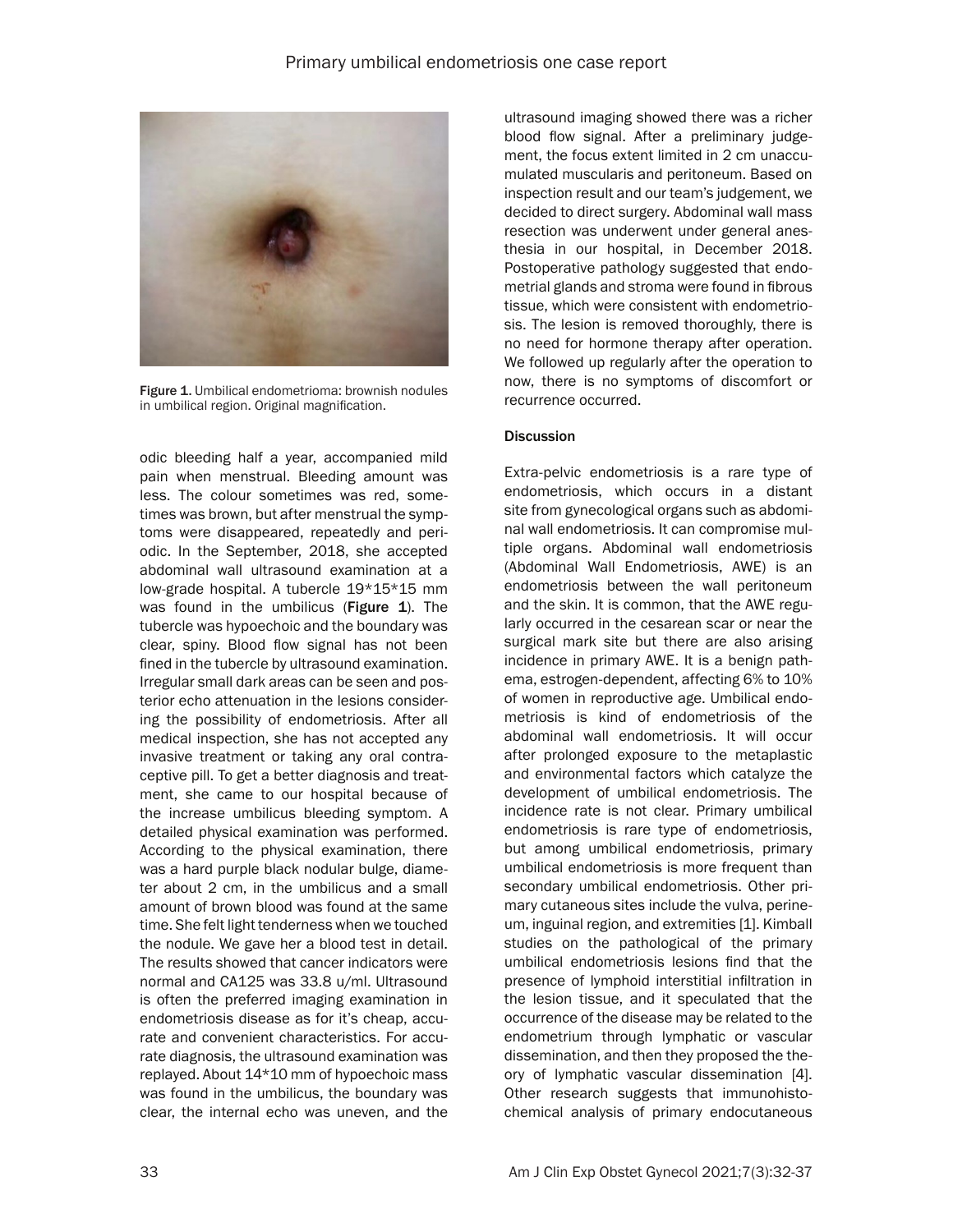|  | Table 1. Literature review of primary umbilical endometriosis arranged in chronological |  |
|--|-----------------------------------------------------------------------------------------|--|
|--|-----------------------------------------------------------------------------------------|--|

Kimball KJ, etc. Diffuse endometritis in the setting of umbilical endometriosis: a case report. J Reprod Med. 2008. Mechsner S, etc. Clinical management and immunohistochemical analysis of umbilical endometriosis. Arch Gynecol Obstet. 2009. Richard F, etc. Spontaneous umbilical endometriosis: a rare but clinically important entity. Am Surg. 2011. Koguchi-Yoshioka H, etc. Sister Mary Joseph's nodule: Malignant transformation of umbilical endometriosis. J Dermatol. 2016. Al-Quorain SA, etc. Primary Umbilical Endometriosis: Case Report with Literature Review. Saudi J Med Med Sci. 2017. Genovese G, etc. Ultrasonographic findings in primary umbilical endometriosis. An Bras Dermatol. 2018. Rzepecki AK, etc. A Case of Primary Umbilical Endometriosis. J Cutan Med Surg. 2018. Santos Filho PVD, etc. Primary umbilical endometriosis. Rev Col Bras Cir. 2018.

tissue specimens was also found to be associated with the redifferentiation of multifunctional stem cells [5]. According to the above theory, it suggest a mechanism the most likely cause of primary umbilical endometriosis is hypothesized to occur by migrating through blood or lymphatic vessel and a metaplasia theory has also been proposed. Some main related literatures of this study are shown in Table 1.

## *Clinical manifestation*

The abdominal wall endometriosis is divided into three types according to the location of the lesion in the abdominal wall: superficial type (only in the subcutaneous tissue layer, above the fascia), intermediate type (invading the rectus abdominis fascia) and deep type (located in the rectus abdominis, below the fascia) [6]. The typical sign of abdominal wall endometriosis is that the abdominal wall can touch hard nodules. The nodules are round or oval, with irregular surfaces, fixed, poorly defined boundaries and tenderness. If the lesion is deep, the boundary is not easy to touch, or when the nodule is less than 1 cm it is more difficult to be found. The clinical presentation are umbilical swelling, cyclical pain, and sometimes bleeding from the lesion. Common age of abdominal endometriosis onset is childbearing age. Typical abdominal wall endometriosis has a triple sign, it were history of cesarean section, periodic pain associated with menstruation, or nodules at surgical scars [7]. As the same, patients with primary umbilical endometriosis often suffer from periodic bleeding associated with menstruation, and 90% complain of swelling and mass. Although most patients complain of pain, bleeding or swelling, there are still patients without any symptoms of discomfort [4, 6, 8]. Primary abdominal endometriosis occurs mostly in the umbilical cord or groin [3]. About 80%~90% of patients found periodic mass pain, but corresponding skin discoloration can occur in less cases [9]. In the same, the symptoms of the patients studied in this paper was typical, with periodic bleeding with menstruation, accompanied by pain, and color changes in the skin at the lesion.

In this case, the abdominal wall lesions was about 2 cm, located in the umbilical cord, and the boundary was clear, tenderness was positive, the clinical diagnosis was not difficult. Because considering the obvious clinical symptoms, patient was considered to be given surgical treatment.

# *Diagnoses*

The diagnosis of umbilical endometriosis is according to the typical clinical symptoms and initially on the medical history, physical examination and imaging modalities. In a recent systematic review, symptoms of swelling, pain, or bleeding at the lesions were present in 86.5%-90.9%, 80.5%-81.3%, or 44.8%-49.2% of cases, respectively [2]. Differentiating between umbilical endometriosis with other umbilical nodules is quite difficult. Published data shown that 20%-50% of umbilical endometriosis cases have been misdiagnosed [8]. It can be a challenging due to its rarity and lack of knowledge about the disease. Dermatologists and other physicians when evaluating abdominal masses in reproductive women should be remembered. In this case, the patient had an umbilical periodic bleeding, accompanied mild pain when menstrual. Ultrasonography showed typical endometriosis lesions. The clinical symptoms was obvious and diagnosis is not difficult.

## *Imaging examination*

Imaging examination helps to determine the size, number, location, depth of the lesion and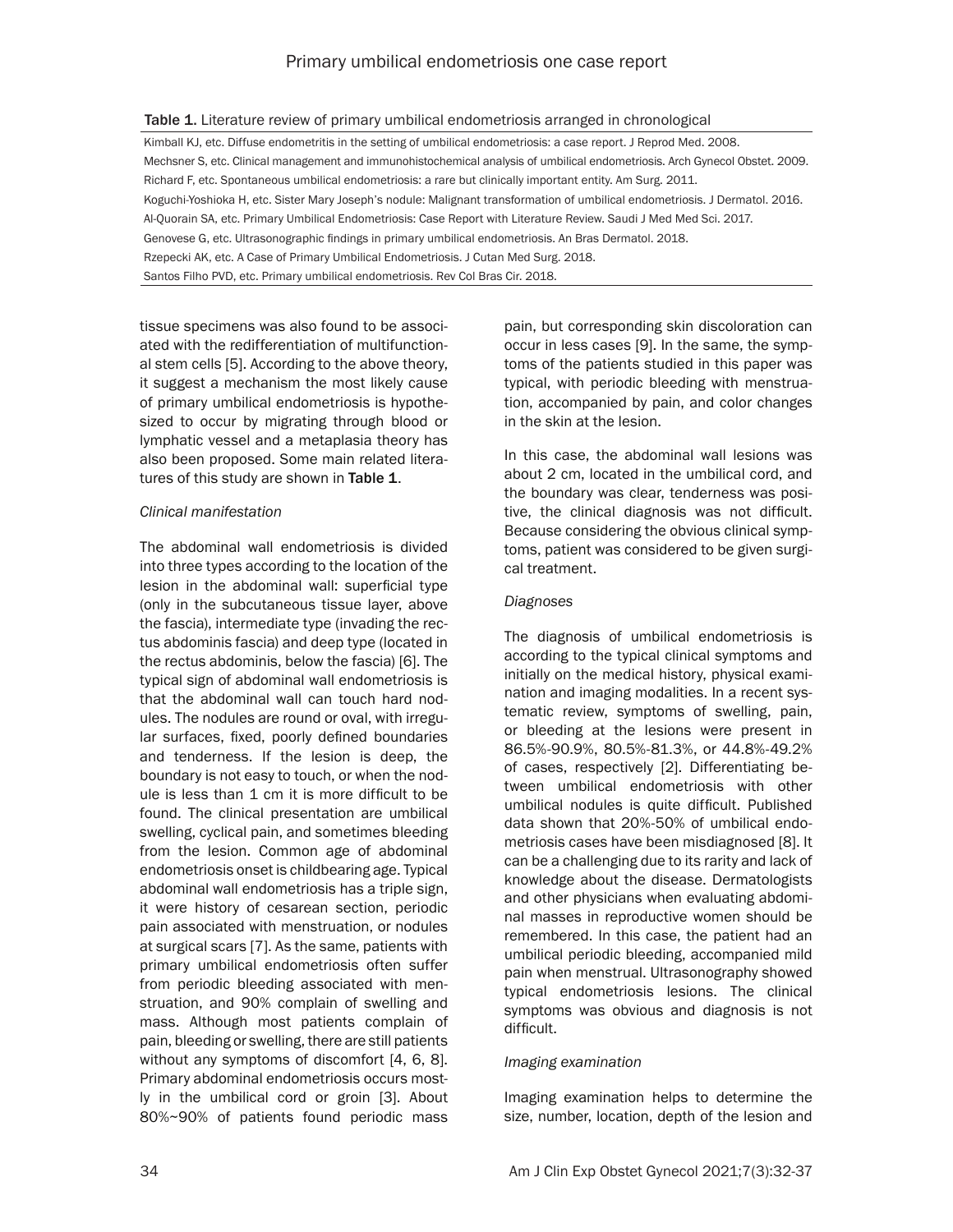

Figure 2. Ultrasonography of the umbilicus demonstrated a 2 cm heterogeneous echogenic material within the umbilicus. Original magnification.

its relationship with the surrounding organs. Ultrasound is often the preferred imaging examination. Ultrasound representation is that it showed solid, hypoechoic, cystic and multivascular manifestations, especially in the case of large lesions or lesion vessels anastomosed with the upper abdominal vessels, and the positive predictive value is 92.0% [10]. Magnetic Resonance Imaging (MRI) is more specific in the diagnosis of endometriosis, it can visually show the location, size, morphology, invasion range and relationship with adjacent tissues. MRI examination can be used for lesions larger, or more inaccessible masses involved between fascia and rectus abdominis [11]. Computed Tomography (CT) examination is rarely used in the diagnosis of endometriosis due to its lack of good soft tissue contrast [12]. However, in the past study that the positron emission tomography (PET-CT) was reported to be useful for the diagnosis of Malignancy [13]. Ultrasound is often the preferred imaging examination in endometriosis disease as for it's cheap, accurate and convenient characteristics. In this case, about 14\*10 mm of hypoechoic mass was found in the umbilicus, the boundary was clear, the internal echo was uneven, and the ultrasound imaging showed there was a richer blood flow signal (Figure 2). The diagnosis is basically clear so that we don't use other tests anymore.

## *Pathological*

Endometriosis of skin is often characterized by local hematoma. Endometriosis in almost all areas has the same microscopic findings. There



Figure 3. Histology of the umbilical lesion showing dense fibrosis and glandular structures lined by simple columnar epithelium together with endometrial stroma. Original magnification, ×400.

are obvious endometrial glands and interstitial components in the pathological tissues. In our study case, histology of the umbilical lesion showing dense fibrosis and glandular structures lined by simple columnar epithelium together with endometrial stroma (Figure 3). In some large ectopic tissues, there is no typical endometrial glands and stroma on the wall of the capsule, but can be seen phagocytic macrophages containing hemosiderin.

## *Antidiastole*

Umbilical cord endometriosis needs to be distinguished from abscesses, hematoma, lipoma, sebaceous cyst, fibroma, sarcoma, lymphoma, neuroma, and metastatic lesions [14, 15].

#### *Treatment*

Surgical treatment has been reported effectiveness [2]. The treatment of abdominal wall endometriosis is mainly surgical treatment, auxiliary drug treatment [16]. Hormone therapy is not curative it can be used preoperatively for relief of symptoms and reduce the size of large lesions prior to surgery. However, it is associated with side effects such as amenorrhea and the dienogest. A GnRH agonist, and oral contraceptives were effective for improving symptoms in 91.7%, 81.8%, and 57.1% of patients, respectively [2]. If the patient presents with infertility and exacerbated pelvic symptoms, a laparoscopy should be mandatory. Previous hormonal treatment may be an option for larger swelling, as it may reduce the size before surgery [17]. Simplicity drug therapy is oral contraceptives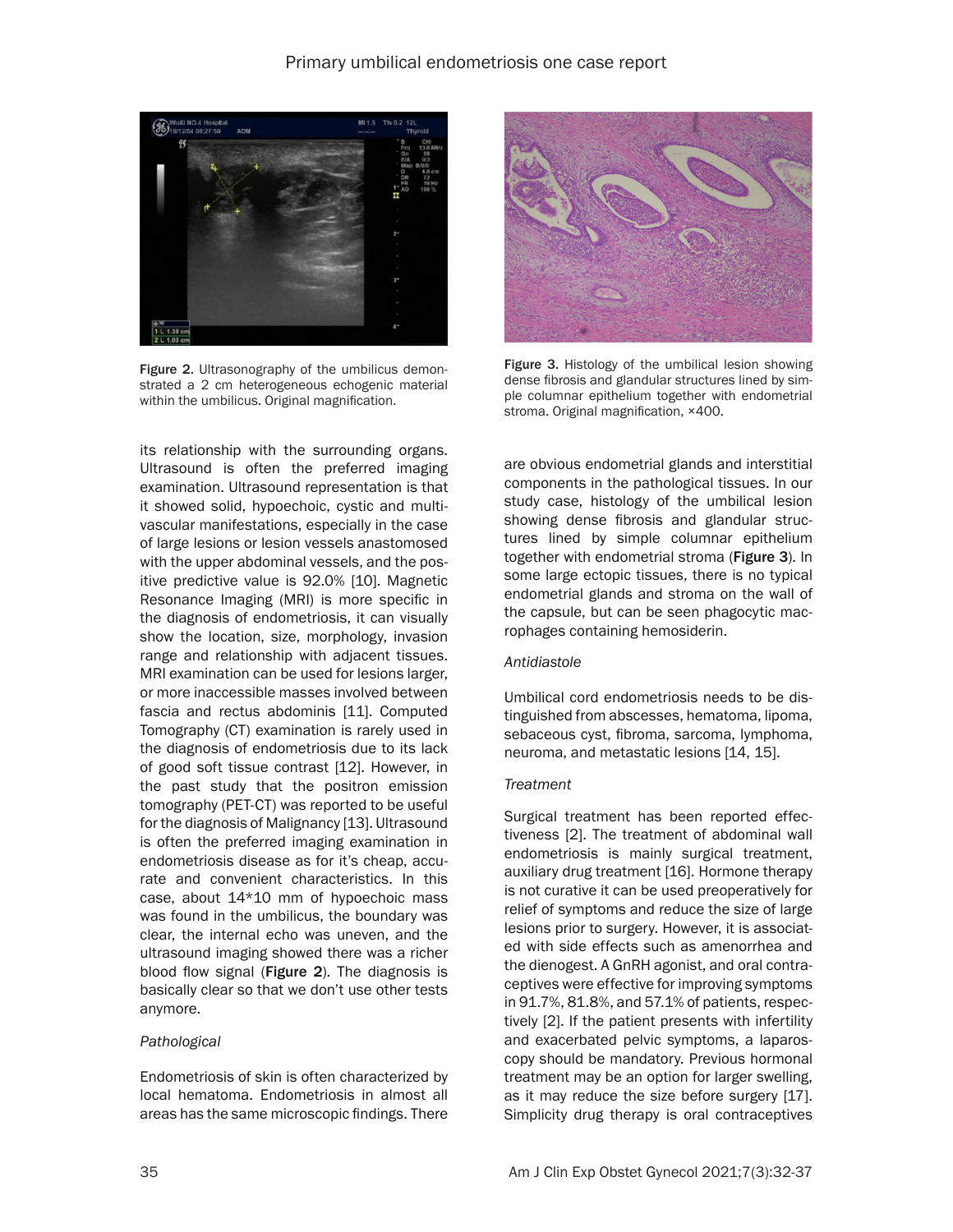and Gn-RH agonist. It is can relief symptoms but does not reduce the lesions. At present, the superficial and small lesions can be treated by cryoablation, high intensity focused ultrasound (Haifu Dao) and alcohol injection hardening [18, 19]. Surgical management is the preferred management of umbilical endometriosis for the following reasons [20]. Because the ectopic endometrium has the characteristic of invasion, with the course of disease prolonged, the more large of the lesions, the more tissue defect and the greater the incision tension in operation, resulting in more difficult suture, tissue healing ability weakened. Malignant transformation is estimated to occur in 0.6 to 0.8% of cases of ovarian endometriosis, but umbilical endometriosis malignant transformation has only rarely been reported in the literature [13]. Therefore, it is should be treated as early as possible by surgery. For the patients treated by surgery, if the lesion is more than 3 cm, the patch should be placed during the operation, which has a good effect on the postoperative incision recovery [21]. Almost 70% of umbilical endometriosis patients required surgical management. Surgical procedure options include complete umbilical resection or local resection of the endometriotic mass sparing the umbilicus [20]. At present, there is no laparoscopic application in the treatment of umbilical endometriosis. The size of the umbilical nodule ranged from 0.5 to 4.0 cm in diameter, generating an average of 2.4 cm from the medical literature. Because the clinical symptoms of this patient are obvious, the lesions is about 2 cm at the umbilicus, the patient was performed surgical treatment. A wide resection of umbilical endometriosis can make the umbilicus disappear from the abdominal wall and can cause cosmetic problems so that a preoperative consultation with plastic surgeons and umbilical reconstruction should be considered.

It was not necessary to routinely perform laparoscopy to investigate abdominal foci as proposed because of higher hospital costs, except the patient presents with infertility and exacerbated pelvic symptoms. Radical surgical excision is the prefer choice. As to now, no postoperative recurrence was reported in cases of radical surgery resected to the peritoneum. In this study, the umbilical endometriosis lesions is about 2 cm so that we didn't use a patch and stitched the incision directly when surgery. The recurrence rate of umbilical endometriosis

after local resection is approximately 10% [2]. In this article, the patient have a good recovery after surgery, follow-up to the present no symptoms of recurrence.

After literature review, combined with the results of this study, the clinical significance of this study is that individuation treatment is advocated and radical surgery is the first choice. Furthermore, it would be advisable to develop a registry through multidisciplinary collaboration for better understand and treat extra-pelvic endometriosis.

## Acknowledgements

We gratefully thank the valuable cooperation of the women, who were included in this paper. The women have give consent to publish her case. This study was supported in part by Department of Obstetrics and Gynecology and Ethics Committee 0f Affiliated Hospital of Jiangnan University. No conflict of interest exits in the submission of this manuscript, and manuscript is approved by all authors for publication. We gratefully thank the valuable cooperation of the women, who were included in this paper. The women have give consent to publish her case.

## Disclosure of conflict of interest

None.

Address correspondence to: Shizhang Yang, Department of Obstetrics and Gynecology, Affiliated Hospital of Jiangnan University, Wuxi 214000, Jiangsu, P. R. China. E-mail: [yangsz1986@126.com](mailto:yangsz1986@126.com)

## **References**

- [1] Andres MP, Arcoverde FVL, Souza CCC, Fernandes LFC, Abrão MS and Kho RM. Extrapelvic endometriosis: a systematic review. J Minim Invasive Gynecol 2020; 27: 373- 389.
- [2] Hirata T, Koga K and Osuga Y. Extra-pelvic endometriosis: a review. Reprod Med Biol 2020; 19: 323-333.
- [3] Horton JD, Dezee KJ, Ahnfeldt EP and Wagner M. Abdominal wall endometriosis: a surgeon's perspective and review of 445 cases. Am J Surg 2008; 196: 207-12.
- [4] Kimball KJ, Gerten KA, Conner MG and Richter HE. Diffuse endometritis in the setting of umbilical endometriosis: a case report. J Reprod Med 2008; 53: 49-51.